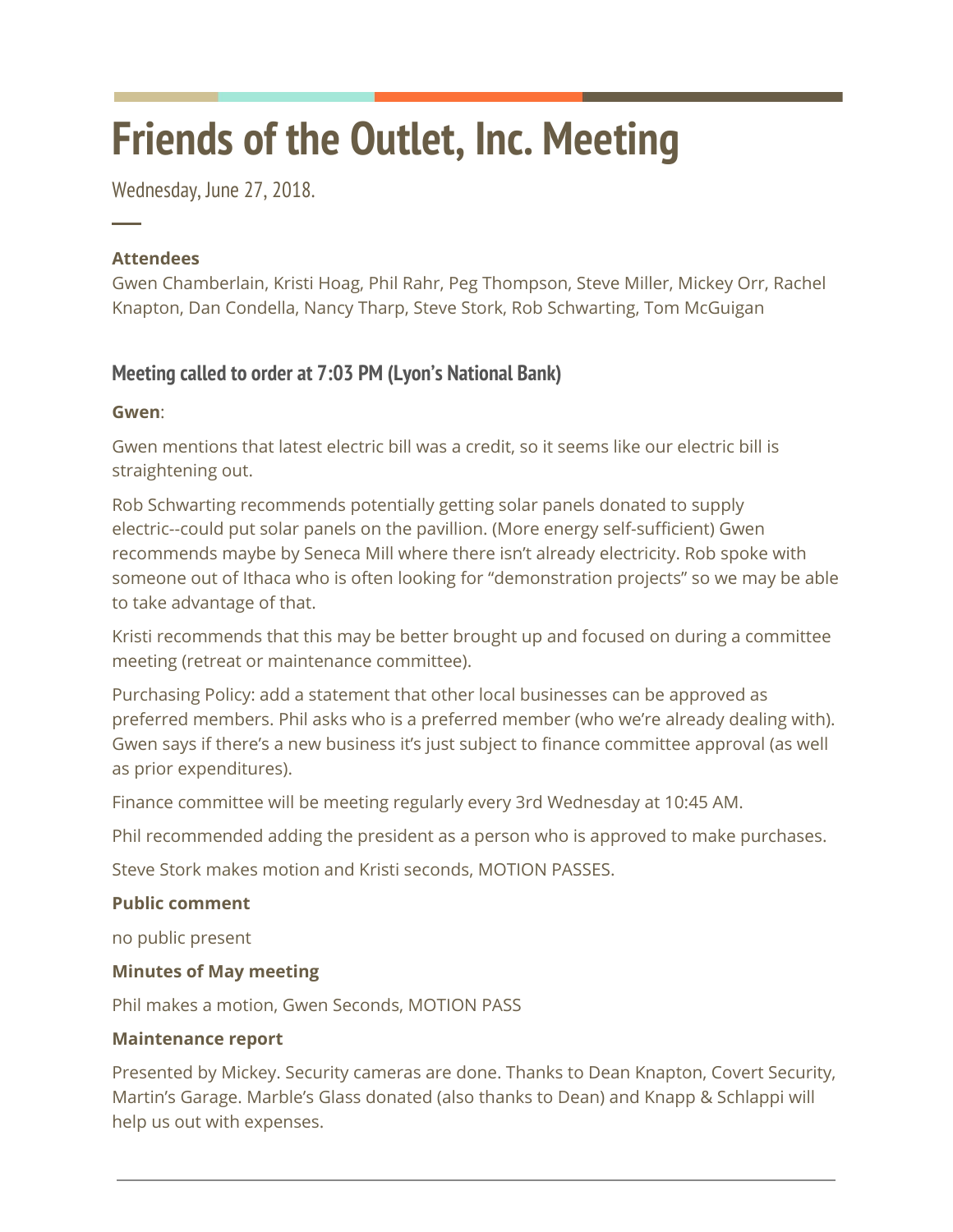Maintenance Building will be moved around (much nicer for everyone). Plenty of room to start having board meetings down at Cascade. Electricity is up and running (there can be lights, just need bulbs).

Security training session took place on June 23. Will be useful if there is an incident we need to look for. It's not as though someone is constantly watching the feed. Room that computer/camera feed is in is set with an alarm.

Cascade is locked up again. There are 2 keys for the trail. One for gates and one for door--if you need a key for either, see Mickey.

Kristi asked about donation boxes--Concerns that someone has been taking donations out of the boxes, test was done and money was secure.

Dan mentioned that the town might supply a porta potty that would only need to be pulled in case of emergency. Gwen asked about timing, but may not be for another month.

Be mindful of picking up after events.

New surfaces, need to know which one we prefer as the board. Seneca Parking area done by Hansen.

Peg asked about tracks from horses down by Seneca, concerns about how the surface hardens up (needs rain?) and we haven't had the rain yet.

Discussion about how wide the finishing needs to be. Phil mentions that the base was different for both areas (which could affect final quality). Kristi asks about timeliness, Mickey encouraged the board members to go out and look so that there can be an informed consensus (7 foot vs. 5 foot wide). Mickey recommends the idea of having each company do half the trail (potentially). Phil asks if the width is based on the equipment, Mickey said no. Rob mentions that 5 is the size of a standard sidewalk.

Kristi assigned a deadline to submit opinions about finishing by July 10 so that we can move forward by the July 11 maintenance committee meeting.

Phil requests approval by financial committee before moving forward. (\$400,000 to finish the full trail.) (\$18,000 commitment from Yates county.)

Sluice pipe will be installed by Town of Milo for cost of pipe. Cave in wall will also be taken care of by the town.

Still need Duck Hunter involvement, just need a better contact perhaps?

Maintenance committee needs a vehicle for the trail (Gator, ATV, golf cart). (\$10-\$15,000?)

Steve Stork requests a quote for the financial committee when looking for a potential maintenance vehicle. Vehicle also has potential to make trail more accessible to handicapped patrons.

The Board commends Mickey and the maintenance crew for their continued hard work.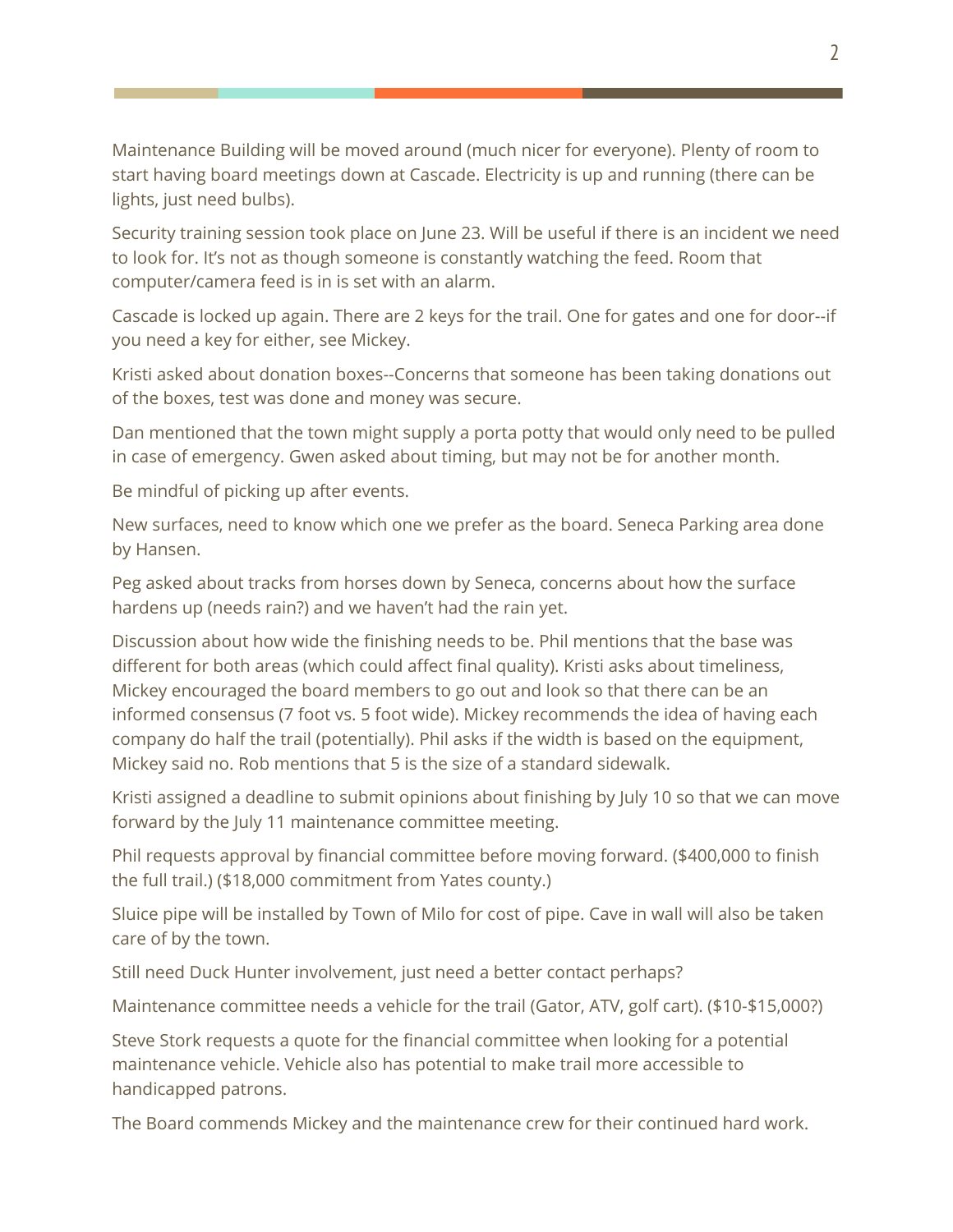### **Financial Report**

Steve Stork reports:

Dual signings for \$500 and over expenditures. Recording transfer of money more consistently. List of grants will be made up (when things are due) by next meeting. Focusing on sponsorships to raise money (for surfacing and fixing up our buildings). (Gwen has a meeting with Jim Carrey to go over Quickbooks.)

Checking Balance: \$44,394.84

Saving Balance: \$25,768.14

Rob Schwarting made the motion that President Gwen Chamberlain and Finance Chair Steve Stork be signatories on the LNB account with the Hansen Memorial Fund. Nancy seconds. MOTION PASSES. Gwen and Steve will meet with Joan Hansen at the bank to complete the paperwork.

#### **Membership**

Kristi reports: 341 members. (up from 61 two years ago)

14 new members. One gold member for \$1250. 18% left to renew from previous year. Would like to see us reach 500 members. Kristi encourages that we all recruit members, if we each recruit 10 members, we could reach our goal. \$11,630 in memberships.

Membership campaign will be mailed in October to area businesses. Kristi recommends hand delivering campaign mailings to encourage responses. November-November

Individual memberships are going well. That campaign letter goes out in January. February-February

#### **Community Relations**

Phil reports. Thank you to the board for everyone's help. Phil has heard nothing but good things from all attendees. Arts festival successful saw around 150 people. \$375 brought in that day.

Upcoming events: Story hours (1 PM cherry street parking lot)

Foraging walk with a hiker from PA

Photo contest (will all be submitted online) Voting contest online for prizes.

Next meeting is July 11 (time and place TBD)

Keuka College will not be coming to the trail during freshmen orientation. Optionally we could have some "opt-in" students as community service. Tough to know how many students we would have. Kristi asked about the date (August 25th). Suggestion is to hold off, keep communication channel open to future projects in the fall.

Electronic: 1400 people visited website.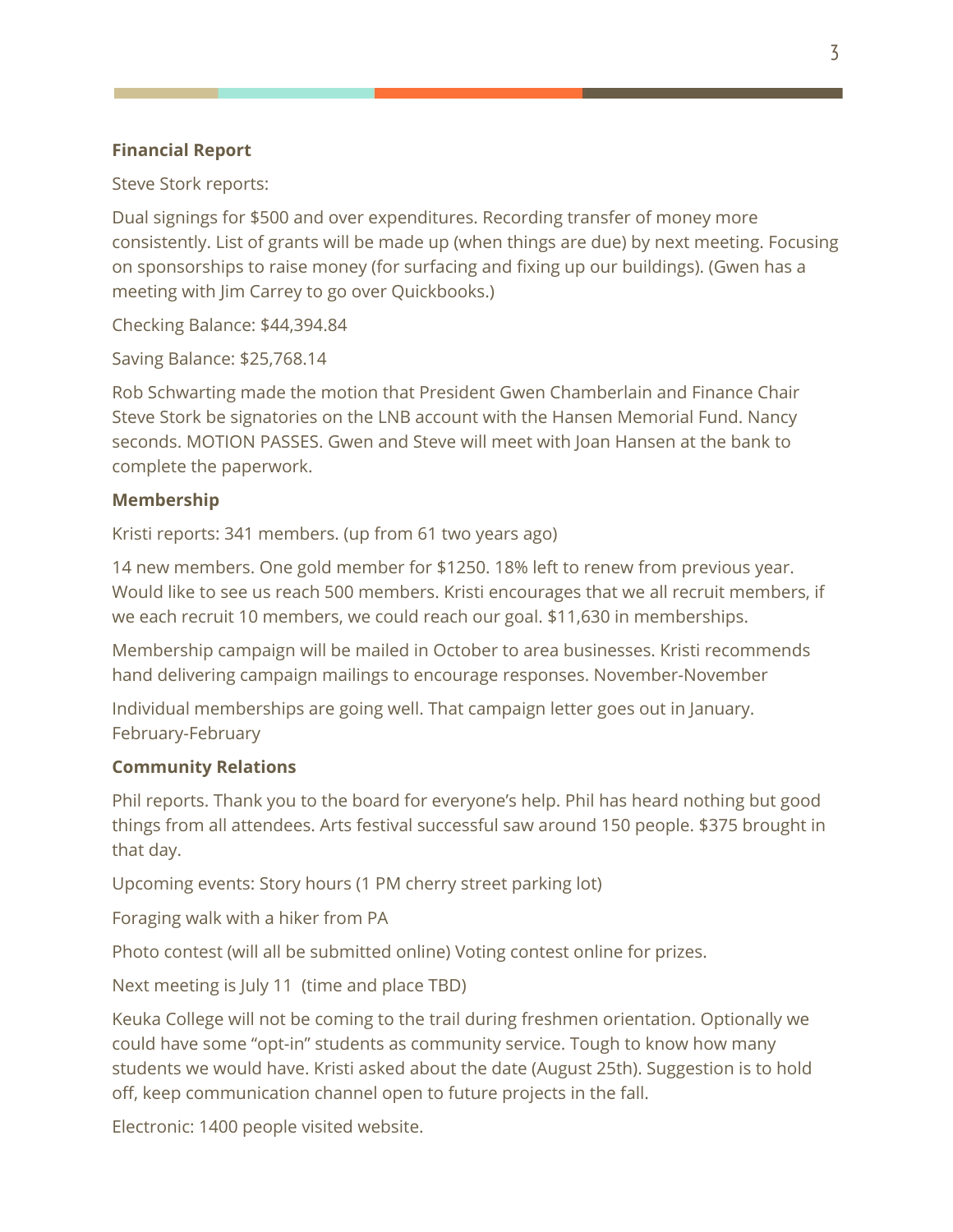Google Adwords: 85 people

Facebook 579 followers

9186 people have been reached by Facebook posts.

2700 interacted with content on our pages.

Trail guide boxes haven't been installed yet. Working on it

Walk for Water/National Trails Day--water bottles can be used at future events. Phil Palmesano attended and gave a commendation.

St. Michael's school picked up trash (100 pounds estimate). Way to go!

Rob asked if Plein air was done in conjunction with the arts council. No, but not for lack of trying. Hopeful that in the future we can make a more solid communication contact.

Over 350 people have been involved with our events over the past few months.

## **Long term Planning**

Rob Schwarting reports:

Need for strategy for long term planning. Example plan presented (Rob stresses that it's an example only). Kristi recommends having a cohesive conversation as a board as opposed to submitting ideas independently. Kristi is in favor of a "retreat" to craft a long range plan that the entire board agrees upon. Rob agrees, but thinks it's important to get ideas down before that, but agrees that it's something we all need to do.

Suggestion of visiting other trails to check surfacing there, find comparison that way.

Gwen suggests having a brainstorming session that would create directives for each committee (financial, long-term, community relations, etc.).

Phil wonders if we should have outside input from others not on the board. Phil will come up with an informal survey to add to our discussion.

Gwen would like to hold a retreat, need time, place, outside facilitator. Homework assignments to check out places on trail that need discussion prior to this retreat.

July meeting isn't currently scheduled. Phil will send out a Google questionnaire to find out best date for retreat. 4 hour block.

#### **President's report**

Budget concerns: need to be more careful about planning our spending

Dresden head trail sign is in production now and will be delivered/installed in July. Hopefully unveiled during "Dresden Days"

Seneca Mills site sign is almost done.

Still waiting on \$5,000 from Verizon but we do have a signed contract